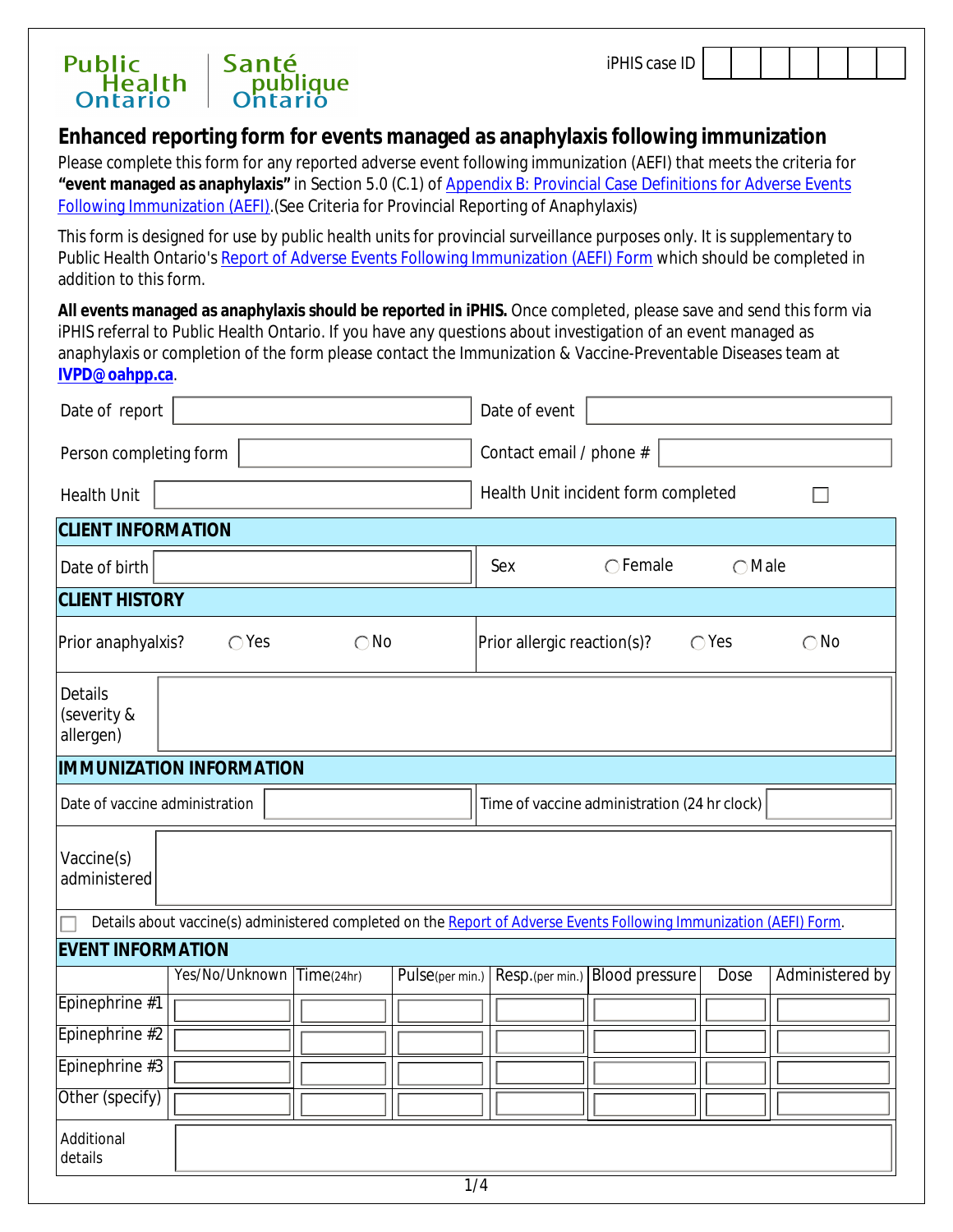| <b>EVENT INFORMATION (continued)</b>                                                                                         |                                                                             |  |  |  |  |  |
|------------------------------------------------------------------------------------------------------------------------------|-----------------------------------------------------------------------------|--|--|--|--|--|
| Time of first symptom onset (24 hr clock)                                                                                    | Attended by paramedics?<br>$\bigcap$ Yes<br>$\bigcirc$ No                   |  |  |  |  |  |
| $\bigcirc$ No<br>Transfer to hospital?<br>$\bigcirc$ Yes                                                                     | Time of transfer (24 hr clock)                                              |  |  |  |  |  |
| Details of ER assessment,<br>treatment & diagnosis                                                                           |                                                                             |  |  |  |  |  |
| <b>OUTCOME</b>                                                                                                               |                                                                             |  |  |  |  |  |
| Date of recovery (Indicate below if not yet recovered)                                                                       | Time of recovery (24 hr clock)                                              |  |  |  |  |  |
| Not yet recovered<br>$\bigcirc$                                                                                              | Referral to specialist (e.g. Allergist)?<br>$\bigcirc$ No<br>$\bigcirc$ Yes |  |  |  |  |  |
| Details of referral/<br>additional follow-up                                                                                 |                                                                             |  |  |  |  |  |
| SIGNS & SYMPTOMS Please check all signs & symptoms that were present during the event. See Glossary for definition of terms. |                                                                             |  |  |  |  |  |
| Sudden onset                                                                                                                 | Rapid progression of symptoms                                               |  |  |  |  |  |
| SKIN/MUCOSAL                                                                                                                 | * Indicates major criteria as per Brighton/Appendix B                       |  |  |  |  |  |
| Angioedema (swelling); localized or generalized*                                                                             | Erythema (redness); generalized*                                            |  |  |  |  |  |
| Urticaria (hives); generalized*                                                                                              | Urticaria (hives); localized at injection site                              |  |  |  |  |  |
| Pruritus; generalized with skin rash*                                                                                        | Pruritus; generalized without skin rash                                     |  |  |  |  |  |
| Prickle sensation; generalized                                                                                               | Red, itchy eyes                                                             |  |  |  |  |  |
| <b>RESPIRATORY</b>                                                                                                           |                                                                             |  |  |  |  |  |
| Bilateral wheeze (bronchospasm) ; assessed with                                                                              | Stridor*                                                                    |  |  |  |  |  |
| stethoscope*                                                                                                                 | Difficulty breathing without wheeze or stridor                              |  |  |  |  |  |
| Upper airway swelling (lips, tongue, throat,<br>uvula, larynx)*                                                              | (sensation of chest tightness)<br>Sensation of throat closure               |  |  |  |  |  |
| Tachypnea                                                                                                                    | Increased use of respiratory accessory muscles                              |  |  |  |  |  |
| Recession                                                                                                                    | Grunting                                                                    |  |  |  |  |  |
| Cyanosis                                                                                                                     | Sneezing, rhinorrhea                                                        |  |  |  |  |  |
|                                                                                                                              | Hoarse voice                                                                |  |  |  |  |  |
| Persistent dry cough<br><b>CARDIOVASCULAR</b>                                                                                |                                                                             |  |  |  |  |  |
| Hypotension (measured, documented)*                                                                                          |                                                                             |  |  |  |  |  |
| Tachycardia<br>Capillary refill time > 3 seconds                                                                             |                                                                             |  |  |  |  |  |
| Decreased level of consciousness                                                                                             | Loss of consciousness                                                       |  |  |  |  |  |
| GASTROINTESTINAL                                                                                                             |                                                                             |  |  |  |  |  |
| Abdominal pain<br>Nausea                                                                                                     |                                                                             |  |  |  |  |  |
| Diarrhea                                                                                                                     | Vomiting                                                                    |  |  |  |  |  |
|                                                                                                                              |                                                                             |  |  |  |  |  |
| Other signs &<br>symptoms not<br>listed above                                                                                |                                                                             |  |  |  |  |  |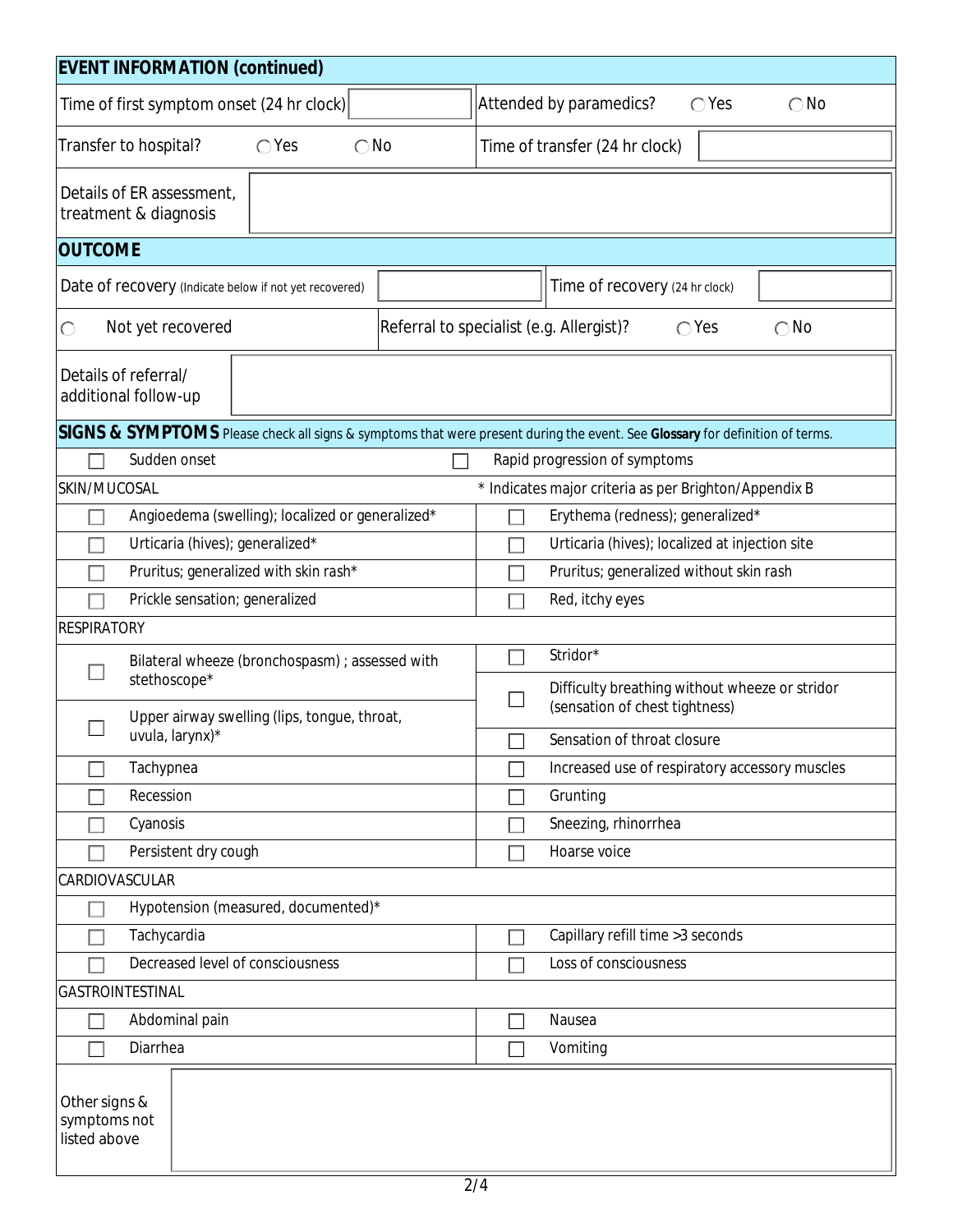# **SUPPLEMENTARY INFORMATION** (For reference only. Do not transmit)

## **GLOSSARY OF TERMS**

**Sudden onset:** an event that occurred unexpectedly and without warning leading to a marked change in a clients's previously stable condition

**Rapid progression: This is a** conventional clinical term which refers to a wide range of signs and symptoms. There is no exact time frame therefore it must be assessed based on the circumstances of each event.

#### **DERMATOLOGIC AND MUCOSAL (SKIN)**

**Angioedema:** Areas of deeper swelling of the skin and/or mucosal tissues in either single or multiple sites which may not be well circumscribed and is usually not itchy. Typical sites in anaphylaxis include tongue, lips, around the eyes (periorbital), eyelids. Do not include hereditary angioedema.

**Erythema:** Abnormal redness of the skin without any raised skin lesions

**Pruritus or prickle sensation:** An unpleasant skin sensation that provokes the desire to rub and/or scratch to obtain relief

**Red and itchy eyes:** Redness of the whites of the eyes (sclera) with sensation that provokes the desire to rub and/or scratch to obtain relief.

**Urticaria (hives):** Localized redness of superficial layers of skin that is itchy, raised, sharply demarcated and transient (skin changes at any location are usually present for less than 12 hours)

#### **Body location terms applicable to urticaria, erythema, pruritus, prickle sensation**

**Generalized:** Involving >1 body site with each limb counted separately as are the abdomen, back, head and neck.

**Localized:** Involving one body site, as defined above

**Injection site urticaria**: Urticaria which is continuous with the injection site or within a few centimeters of where the immunization was given

#### **RESPIRATORY**

**Bilateral wheeze (bronchospasm):** A whistling, squeaking, musical, or puffing sound on expiration. Bilateral wheezing can only be confirmed on chest auscultation with a stethoscope or other direct listening device.

**Chest wall retractions:** Inward movement of the intercostal area upon inspiration

**Cyanosis:** A dark bluish or purplish discolouration most easily seen in the facial or perioral area or tongue.

**Stridor:** A harsh vibrating sound heard during respiration in cases of obstruction of the air passage

**Difficulty breathing:** A sensation of difficulty breathing

**Grunting:** A sudden and short noise with each breath when breathing out

**Hoarse voice:** An unnaturally harsh cry in an infant or vocalisation in a child or adult

**Increased use of accessory (respiratory) muscles:** Vigorous movement of the muscles of breathing, generally best seen in the lower part of the neck (supra-clavicular or tracheal tug) or below the chest (sub-costal). The movements are usually a sign of difficulty with breathing

**Persistent dry cough:** Rapid expulsion of air from the lungs and not accompanied by expectoration (a non-productive cough) that will not abate during the period of observation including through measures such as taking a sip of water

**Recession (sternal):** A clinical sign of respiratory distress which occurs as increasingly negative intrathoracic pressures cause indrawing of the part of the chest.

**Rhinorrhea:** Discharge of thin nasal mucus

**Sensation of throat closure:** Feeling or perception of throat closing with a sensation of difficulty breathing **Sneezing:** An involuntary (reflex), sudden, violent, and audible expulsion of air through the mouth and nose **Tachypnea:** An increased rate of respiration that is above normal range for age and circumstance (as follows)

| Infants/Children |                      | Adults               |
|------------------|----------------------|----------------------|
| <1 year          | 30-60 breaths/minute | 12-16 breaths/minute |
| 1-3 years        | 24-40                |                      |
| 4-5 years        | 22-34                |                      |
| 6-12 years       | 18-30                |                      |
| 13-18 years      | $12 - 16$            |                      |
|                  |                      |                      |